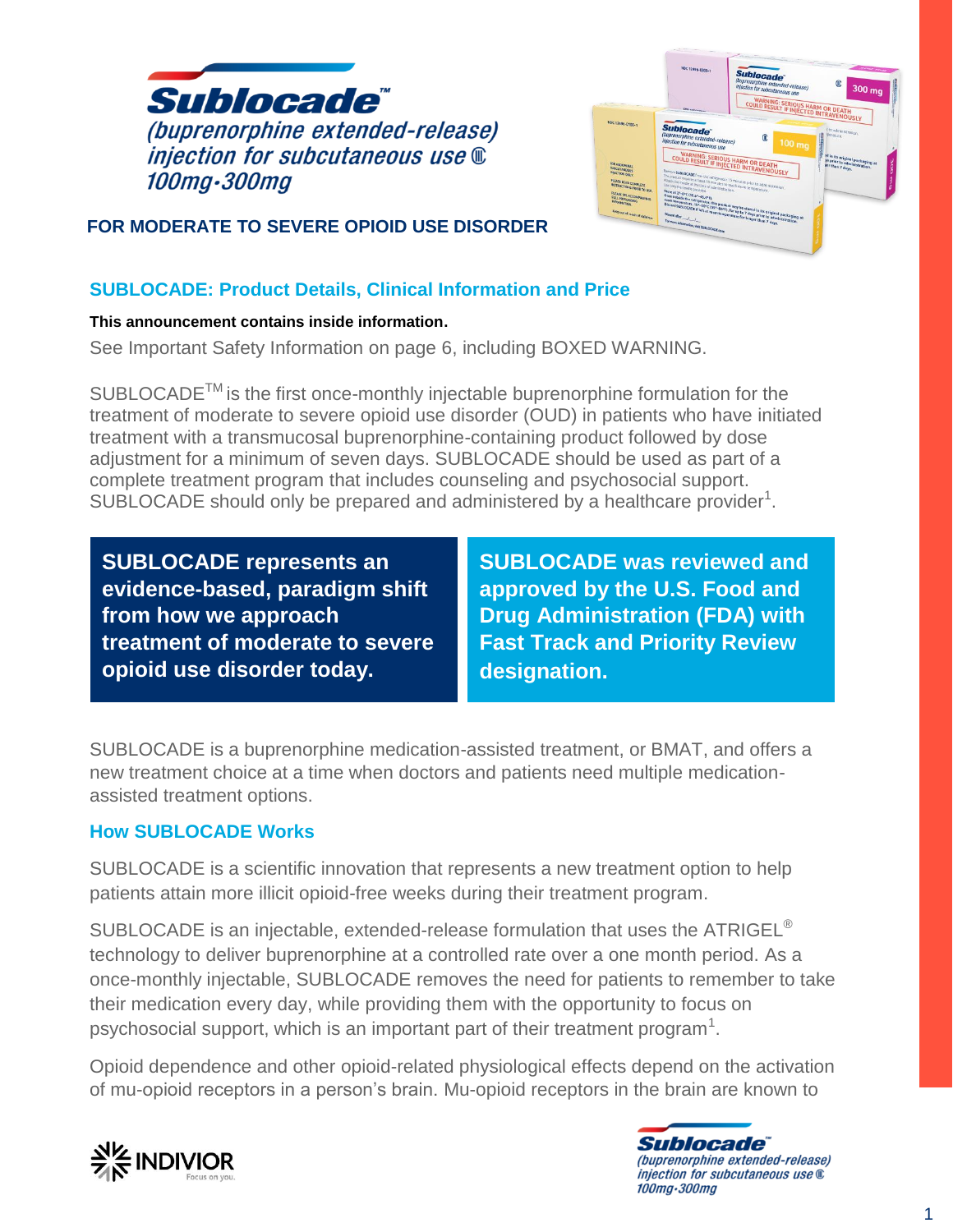mediate the subjective effects of opioids, including drug-liking, which is the pleasure associated with opioid use<sup>2</sup>.

SUBLOCADE is the first and only therapy that, at steady state, delivers buprenorphine plasma concentrations at a sustained rate of at least 2 ng/mL, over a one month period.

- In the SUBLOCADE clinical trial program, average buprenorphine plasma concentrations of 2-3 ng/mL were associated with mu-opioid receptor occupancy ≥70% and the reduction of illicit opioid use<sup>1</sup>.
- The average concentration of SUBLOCADE at steady-state was 3.21 ng/mL and 6.54 ng/mL for the 100 mg and 300 mg doses, respectively<sup>1</sup>.
- This is important because the observed plateau for maximal response was reached at buprenorphine plasma concentrations of approximately 2-3 ng/mL for illicit opioid use and 4 ng/mL for opioid withdrawal symptoms<sup>1</sup>.

| <b>Pharmacokinetic</b><br>parameters <sup>1</sup> | <b>SL buprenorphine</b><br>daily stabilization <sup>1</sup> |                             | SUBLOCADE <sup>1</sup>                |                              |                              |
|---------------------------------------------------|-------------------------------------------------------------|-----------------------------|---------------------------------------|------------------------------|------------------------------|
| <b>Mean</b>                                       | 12 <sub>mg</sub><br>(steady-<br>state)                      | 24 mg<br>(steady-<br>state) | 300 mg<br>(1 <sup>st</sup> injection) | 100 mg<br>(steady-<br>state) | 300 mg<br>(steady-<br>state) |
| $C_{\text{avg,ss}}$ (ng/mL)                       | 1.71                                                        | 2.91                        | 2.19                                  | 3.21                         | 6.54                         |
| $C_{\text{max,ss}}$ (ng/mL)                       | 5.35                                                        | 8.27                        | 5.37                                  | 4.88                         | 10.12                        |
| $C_{\text{min,ss}}$ (ng/mL)                       | 0.81                                                        | 1.54                        | 1.25                                  | 2.48                         | 5.01                         |

In the 12-week Opioid Blockade Study (RB-US-13-0002), SUBLOCADE 300 mg completely blocked the drug-liking effects of low (6 mg) and high (18 mg) doses of hydromorphone, a potent opioid pain medication that is commonly used in human studies to evaluate opioid drug-liking. Wide variation was seen for individual patients. For comparison, stabilization doses of sublingual buprenorphine (8-24 mg daily) failed to provide full blockade of high dose (18 mg) hydromorphone<sup>1</sup>.

SUBLOCADE was evaluated in a 24-week, Phase 3 pivotal study (RB-US-13-0001) in which patients were randomized to one of the following three regimens: six once-monthly SUBLOCADE 300 mg doses; two once-monthly SUBLOCADE 300 mg doses followed by four once-monthly 100 mg doses; or 6 once-monthly injections of placebo. All regimens received weekly individualized drug counseling (IDC). Both dosage regimens of SUBLOCADE were shown to be superior to placebo in achieving more illicit opioid-free weeks (p<0.0001)<sup>1,6</sup>.



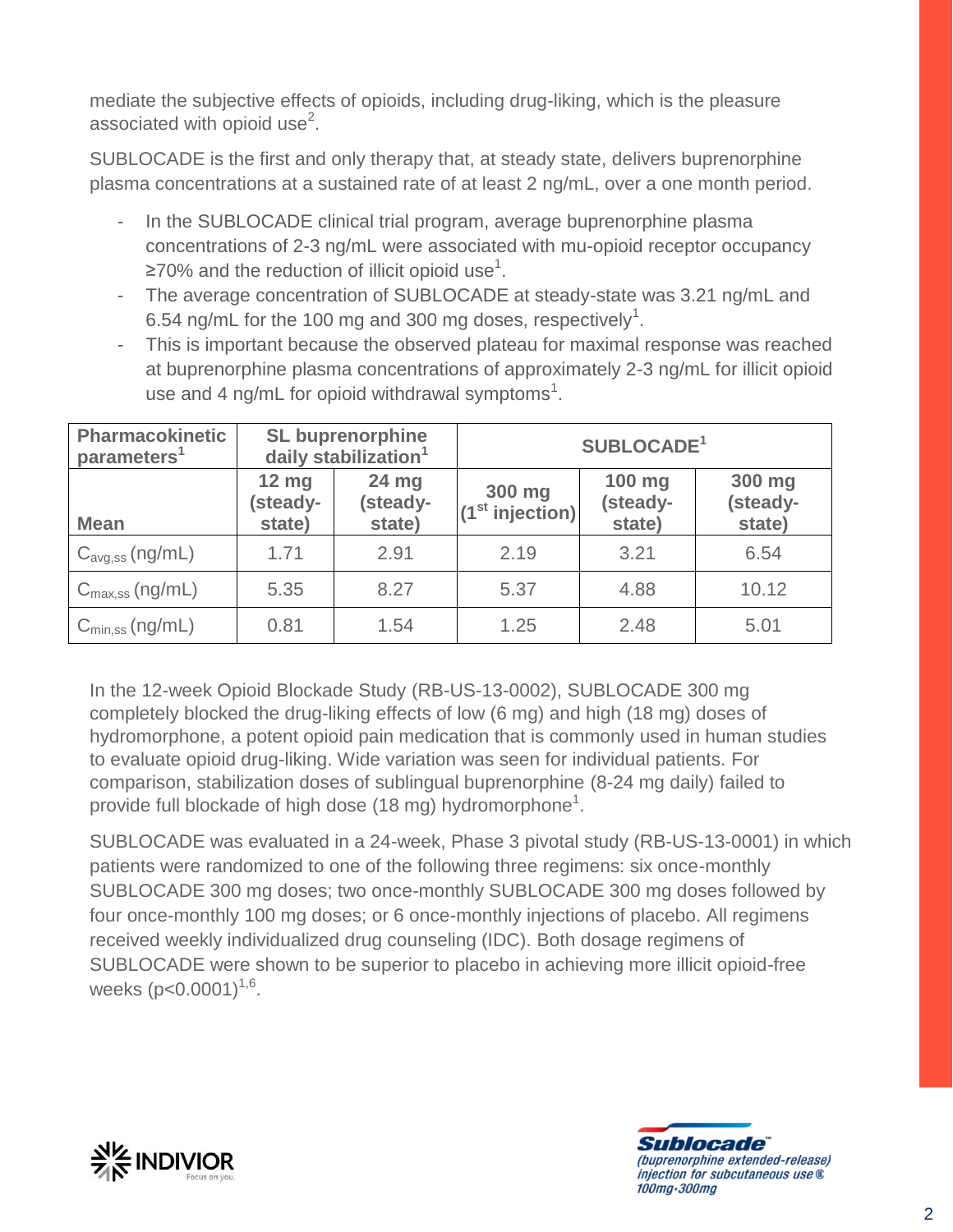|                               | <b>Number (%) of Subjects</b> |                   |                |  |  |
|-------------------------------|-------------------------------|-------------------|----------------|--|--|
|                               | <b>SUBLOCADE</b>              | <b>SUBLOCADE</b>  |                |  |  |
|                               | 300mg/100mg + IDC             | 300mg/300mg + IDC | Placebo + IDC  |  |  |
| <b>Percentage Opioid-Free</b> | $(N = 194)^{1}$               | $(N = 196)^{1}$   | $(N = 99)^{1}$ |  |  |
| Weeks <sup>1</sup>            |                               |                   |                |  |  |
| $\geq 0\%$                    | 194 (100.0)                   | 196 (100.0)       | 99 (100.0)     |  |  |
| $\geq 10\%$                   | 139 (71.6)                    | 126 (64.3)        | (11.1)         |  |  |
| $\geq 20\%$                   | 115 (59.3)                    | (56.6)<br>111     | 7.1            |  |  |
| $\geq 30\%$                   | 101 (52.1)                    | 101 (51.5)        | 6(6.1)         |  |  |
| $\geq 40\%$                   | (46.4)<br>90                  | 90(45.9)          | 6(6.1)         |  |  |
| $\geq 50\%$                   | 86 (44.3)                     | 82(41.8)          | 4(4.0)         |  |  |
| $\geq 60\%$                   | 78 (40.2)                     | (35.7)<br>70.     | 4(4.0)         |  |  |
| $\geq 70\%$                   | 66 (34.0)                     | (34.2)<br>67      | 2(2.0)         |  |  |
| $\geq 80\%$                   | 55 (28.4)                     | (29.1)<br>57      | 2(2.0)         |  |  |
| $\geq 90\%$                   | (21.1)<br>41                  | 48 (24.5)         | 2(2.0)         |  |  |
| $= 100%$                      | 25 (13)                       | 23(12)            | (1.0)          |  |  |

Population PK/PD modeling indicated that patients using opioids by the injectable route at baseline may require higher buprenorphine exposure compared to patients not using opioids by the injectable route at baseline<sup>1</sup>.

The overall safety profile of SUBLOCADE, given by a healthcare provider in clinical trials, was consistent with the known safety profile of transmucosal buprenorphine, except for injection site reactions. In the clinical trials, adverse reactions commonly associated with SUBLOCADE (in ≥5% of subjects) were constipation, headache, nausea, injection site pruritus, vomiting, increased hepatic enzymes, fatigue and injection site pain<sup>1</sup>.

# **The Impact of the Opioid Addiction Epidemic**

There is an urgent public health need for new treatment options for patients with OUD. An average of four people die of an opioid overdose every hour of every day<sup>3</sup>.

Data published in 2016 presented the total costs of prescription opioid use disorder and overdose in the U.S. at \$78 billion in 2013. Of that, only 3.6 percent, or about \$2.8 billion, was for treatment<sup>4</sup>. A separate, recent analysis by the White House Council of Economic Advisers estimated the total annual cost of prescription opioid overdose, abuse and dependence in the U.S. at \$504 billion in the year 2015<sup>5</sup>.



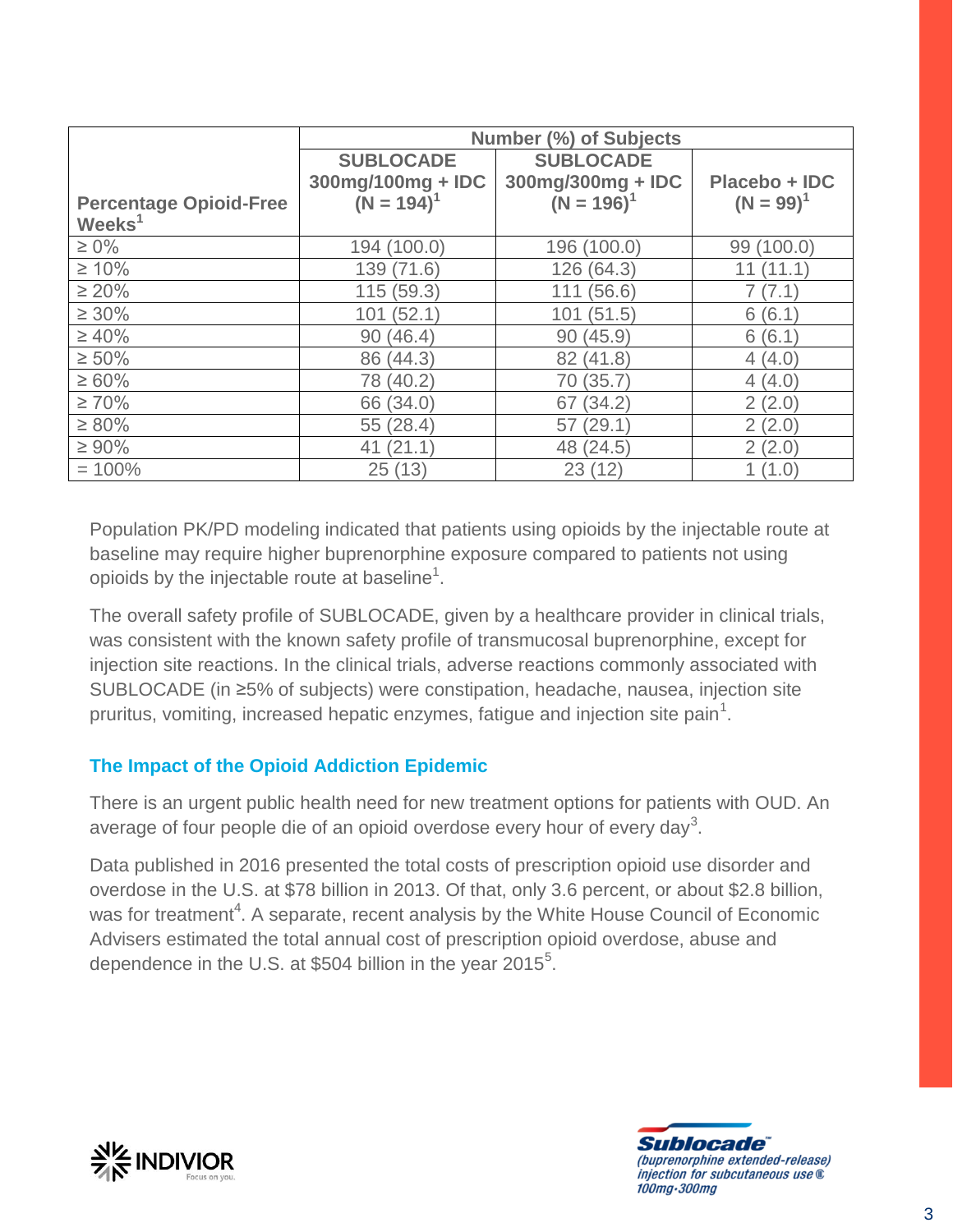# **SUBLOCADE Price**

The wholesale acquisition cost (WAC) of SUBLOCADE in the U.S. will be \$1,580 per monthly dose. The price for both the 100 mg and 300 mg doses of SUBLOCADE will be the same.

We want to help ensure our products are affordable to appropriate patients. We will be offering a SUBLOCADE co-pay assistance program, and also a SUBOXONE<sup>®</sup> (buprenorphine and naloxone) Sublingual Film co-pay assistance program, that may reduce initial out-of-pocket costs for eligible patients to as little as \$5 each month.

When determining the price of SUBLOCADE, a number of factors were considered, including the value this new innovation delivers to patients with OUD, the significant new scientific evidence generated in the robust clinical development program, and the potential benefits to the healthcare system.

Indivior has an ongoing, prospective, observational study (RECOVER<sup>TM</sup>) to understand the health economic value of the clinical, environmental and socioeconomic characteristics of OUD patients.

Indivior is committed to investing in new science and new technologies to treat the chronic relapsing diseases and co-occurring disorders of addiction. Future revenues from SUBLOCADE will enable Indivior to continue to invest in studies, building on current technologies and developing new treatment innovations.

We have designed, invested in and will implement a restricted distribution system that is intended to ensure SUBLOCADE is only dispensed directly to a healthcare provider for administration so that our product does not end up in a patient's hand.

SUBLOCADE is priced similar to other long-acting injectable medicines in the OUD and central nervous system disease area where adherence to treatment is a key objective.

# **SUBLOCADE Dosing and Administration**

SUBLOCADE is available in dosage strengths of 100 mg/0.5 mL and 300 mg/1.5 mL buprenorphine. Each dose is provided in a prefilled syringe with a 19 gauge 5/8-inch needle. The recommended dose of SUBLOCADE following induction and dose adjustment with transmuscosal buprenorphine is 300 mg monthly for the first two months followed by a maintenance dose of 100 mg monthly. The maintenance dose may be increased to 300 mg monthly for patients who tolerate the 100 mg dose, but do not demonstrate a satisfactory clinical response, as evidenced by self-reported illicit opioid use or urine drug screens positive for illicit opioid use<sup>1</sup>.



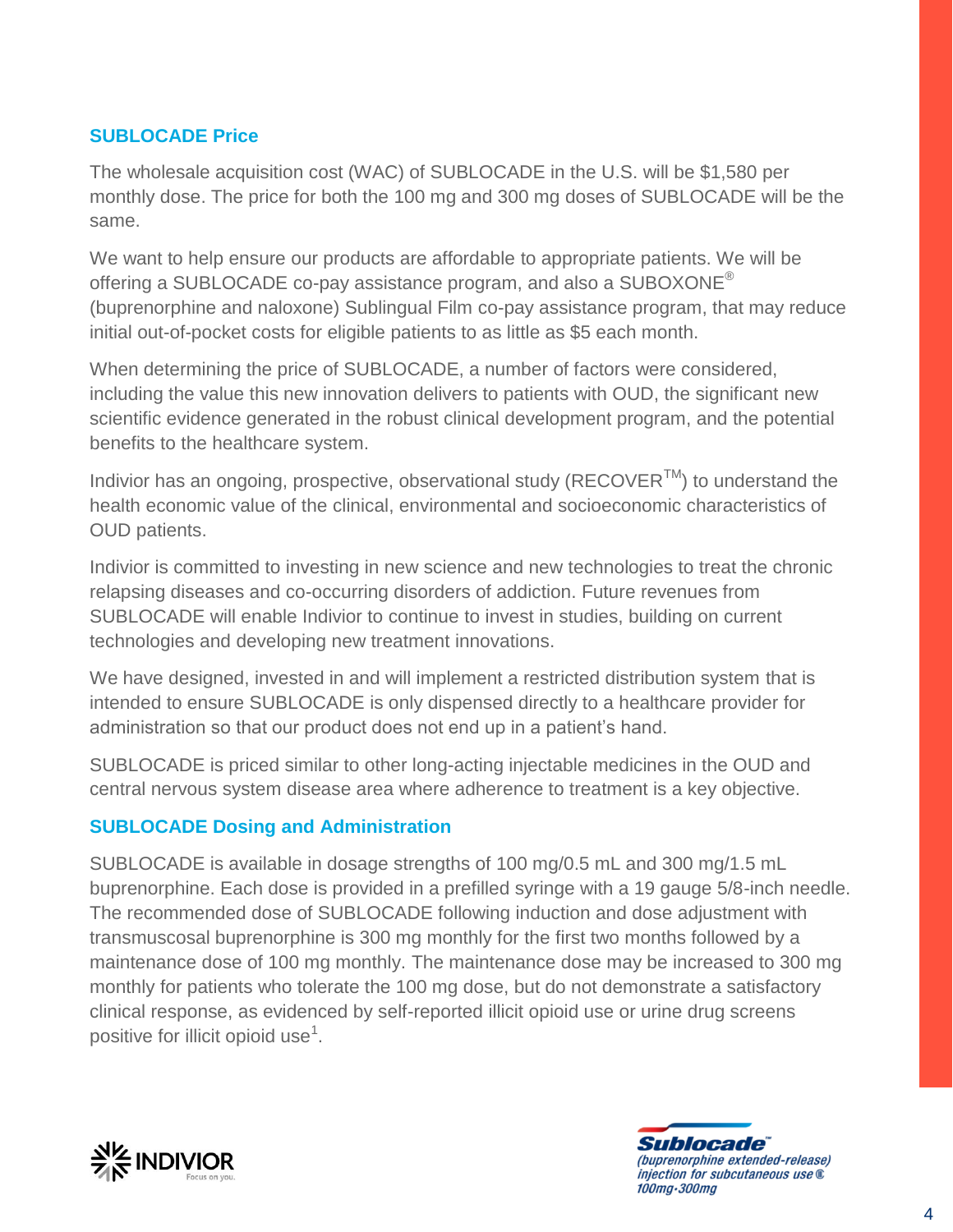SUBLOCADE should only be prepared and administered by a healthcare provider. It should be administered monthly only by subcutaneous injection in the abdominal region. Each injection should be administered only using the syringe and safety needle included with the product<sup>1</sup>.

Due to the chronic nature of OUD, the need for continuing medication-assisted treatment (MAT) should be re-evaluated periodically. There is no maximum recommended duration of maintenance treatment, and for some patients, treatment may continue indefinitely. If considering stopping treatment, healthcare providers should consider the clinical status of the patient.

# **Safety and Restricted Distribution**

The overall safety profile of SUBLOCADE, given by a healthcare provider in clinical trials, was consistent with the known safety profile of transmucosal buprenorphine, except for injection site reactions. Common adverse reactions associated with buprenorphine included constipation, nausea, vomiting, abnormal liver enzymes, headache, sedation and somnolence. In the Phase 3 study, 16.5% of participants had at least one injection site reaction; none of these reactions were reported as serious and only one led to treatment discontinuation<sup>1</sup>.

SUBLOCADE forms a solid mass upon contact with body fluids and may cause occlusion, local tissue damage, and thrombo-embolic events, including life threatening pulmonary emboli, if administered intravenously<sup>1</sup>.

SUBLOCADE will be distributed through a restricted distribution system, which is intended to prevent the direct distribution of the medication to a patient. Because of the risk of serious harm or death that could result from intravenous self-administration, SUBLOCADE will only be available through restricted distribution under the SUBLOCADE Risk Evaluation and Mitigation Strategy (REMS) Program. Pursuant to the SUBLOCADE REMS, all healthcare settings and pharmacies that order and dispense SUBLOCADE must be certified, and establish processes and procedures to verify the medication is dispensed directly to a healthcare provider for administration by a healthcare provider. Moreover, certified healthcare settings and pharmacies must not distribute, transfer, loan, or sell SUBLOCADE<sup>1</sup>.

# **About SUBLOCADETM**

# **INDICATION AND USAGE**

SUBLOCADE contains buprenorphine, a partial opioid agonist, and is indicated for the treatment of moderate to severe opioid use disorder in patients who have initiated treatment with a transmucosal buprenorphine-containing product followed by a dose adjustment period for a minimum of seven days.



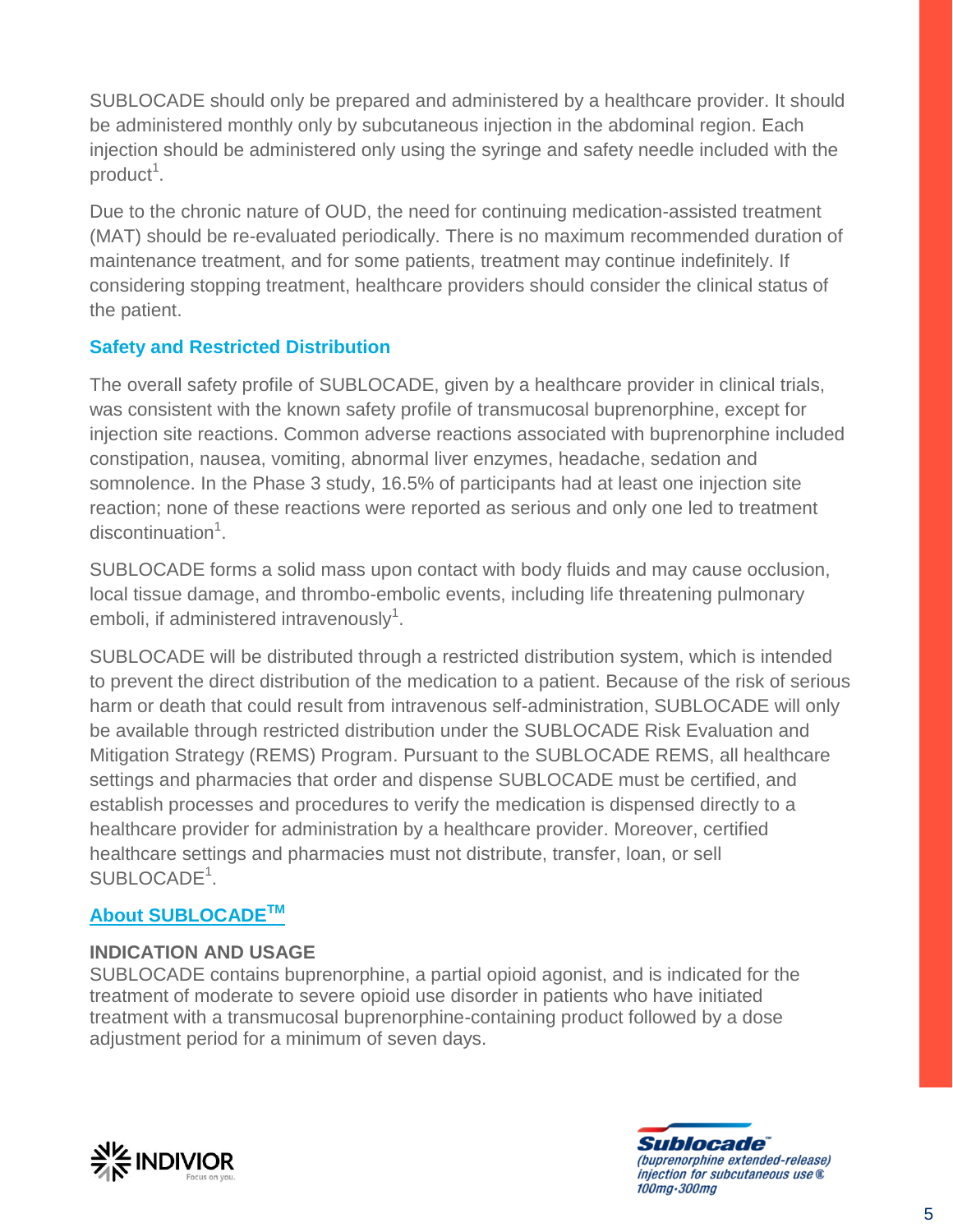SUBLOCADE should be used as part of a complete treatment program that includes counseling and psychosocial support.

# **WARNING: RISK OF SERIOUS HARM OR DEATH WITH INTRAVENOUS ADMINISTRATION; SUBLOCADE RISK EVALUATION AND MITIGATION STRATEGY**

- **Serious harm or death could result if administered intravenously. SUBLOCADE forms a solid mass upon contact with body fluids and may cause occlusion, local tissue damage, and thrombo-embolic events, including life threatening pulmonary emboli, if administered intravenously.**
- **Because of the risk of serious harm or death that could result from intravenous self-administration, SUBLOCADE is only available through a restricted program called the SUBLOCADE REMS Program. Healthcare settings and pharmacies that order and dispense SUBLOCADE must be certified in this program and comply with the REMS requirements.**

# **IMPORTANT SAFETY INFORMATION**

Prescription use of this product is limited under the Drug Addiction Treatment Act.

#### **CONTRAINDICATIONS**

SUBLOCADE should not be administered to patients who have been shown to be hypersensitive to buprenorphine or any component of the ATRIGEL<sup>®</sup> delivery system

#### **WARNINGS AND PRECAUTIONS**

Addiction, Abuse, and Misuse: SUBLOCADE contains buprenorphine, a Schedule III controlled substance that can be abused in a manner similar to other opioids. Monitor patients for conditions indicative of diversion or progression of opioid dependence and addictive behaviors.

Respiratory Depression: Life threatening respiratory depression and death have occurred in association with buprenorphine. Warn patients of the potential danger of selfadministration of benzodiazepines or other CNS depressants while under treatment with SUBLOCADE.

Neonatal Opioid Withdrawal Syndrome: Neonatal opioid withdrawal syndrome is an expected and treatable outcome of prolonged use of opioids during pregnancy.

Adrenal Insufficiency: If diagnosed, treat with physiologic replacement of corticosteroids, and wean patient off of the opioid.

Risk of Opioid Withdrawal With Abrupt Discontinuation: If treatment with SUBLOCADE is discontinued, monitor patients for several months for withdrawal and treat appropriately.

Risk of Hepatitis, Hepatic Events: Monitor liver function tests prior to and during treatment.



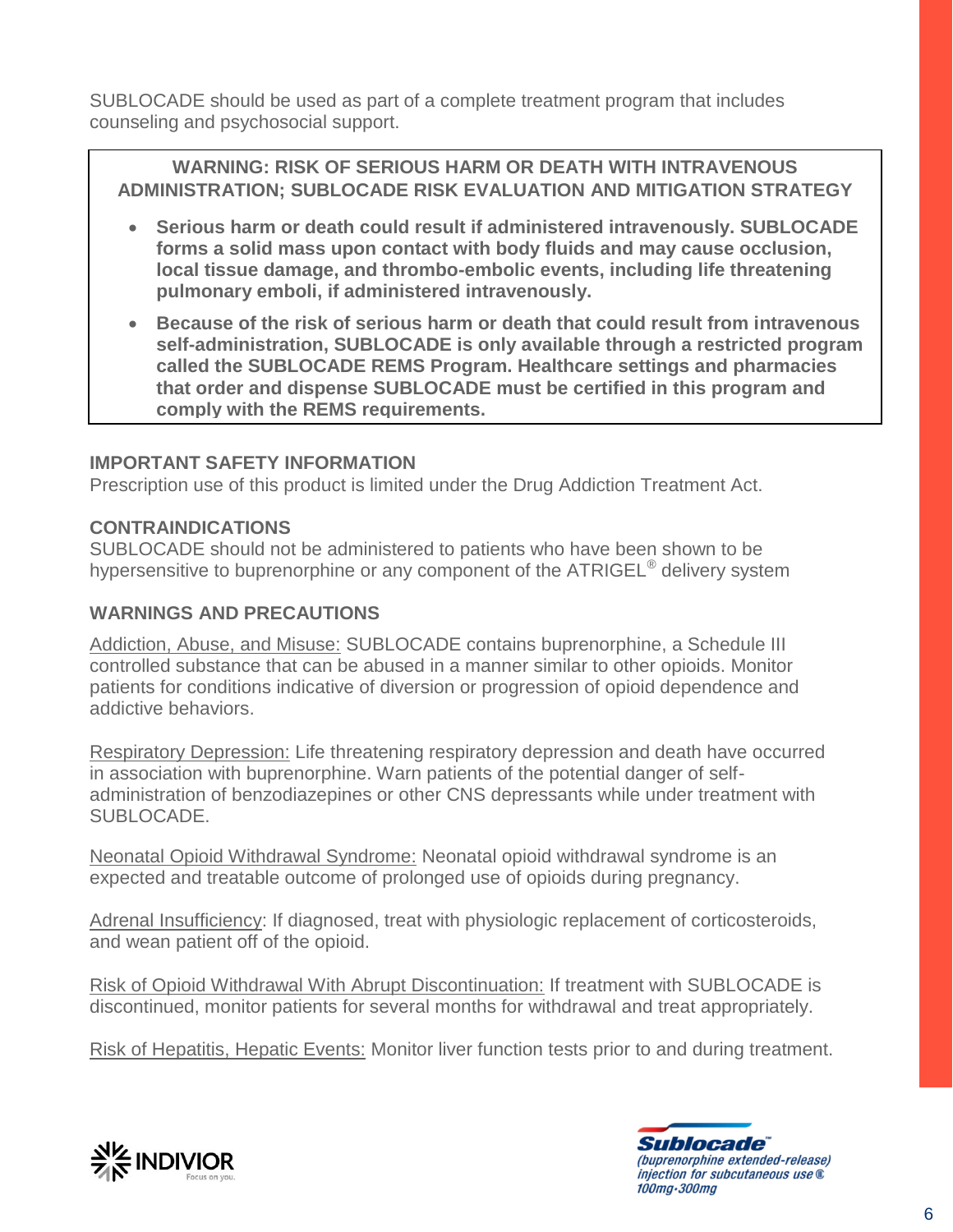Risk of Withdrawal in Patients Dependent on Full Agonist Opioids: Verify that patient is clinically stable on transmucosal buprenorphine before injecting SUBLOCADE.

Treatment of Emergent Acute Pain: Treat pain with a non-opioid analgesic whenever possible. If opioid therapy is required, monitor patients closely because higher doses may be required for analgesic effect.

#### **ADVERSE REACTIONS**

Adverse reactions commonly associated with SUBLOCADE (in ≥5% of subjects) were constipation, headache, nausea, injection site pruritus, vomiting, increased hepatic enzymes, fatigue, and injection site pain.

The full prescribing information, including BOXED WARNING, for SUBLOCADE can be found here: [http://indivior.com/wp-content/uploads/2017/11/SUBLOCADE-Prescribing-](http://indivior.com/wp-content/uploads/2017/11/SUBLOCADE-Prescribing-Information.pdf)[Information.pdf.](http://indivior.com/wp-content/uploads/2017/11/SUBLOCADE-Prescribing-Information.pdf)

# **About SUBOXONE® (BUPRENORPHINE AND NALOXONE) SUBLINGUAL FILM (CIII)**

# **Indication**

SUBOXONE<sup>®</sup> (buprenorphine and naloxone) Sublingual Film (CIII) is a prescription medicine indicated for treatment of opioid dependence and should be used as part of a complete treatment plan to include counseling and psychosocial support.

**Treatment should be initiated under the direction of healthcare providers qualified under the Drug Addiction Treatment Act.**

# **Important Safety Information**

Do not take SUBOXONE Film if you are allergic to buprenorphine or naloxone as serious negative effects, including anaphylactic shock, have been reported.

SUBOXONE Film can be abused in a manner similar to other opioids, legal or illicit.

SUBOXONE Film contains buprenorphine, an opioid that can cause physical dependence with chronic use. Physical dependence is not the same as addiction. Your healthcare provider can tell you more about the difference between physical dependence and drug addiction. Do not stop taking SUBOXONE Film suddenly without talking to your healthcare provider. You could become sick with uncomfortable withdrawal symptoms because your body has become used to this medicine.

SUBOXONE Film can cause serious life-threatening breathing problems, overdose and death, particularly when taken by the intravenous (IV) route in combination with benzodiazepines or other medications that act on the nervous system (ie, sedatives, tranquilizers, or alcohol). It is extremely dangerous to take nonprescribed benzodiazepines or other medications that act on the nervous system while taking SUBOXONE Film.



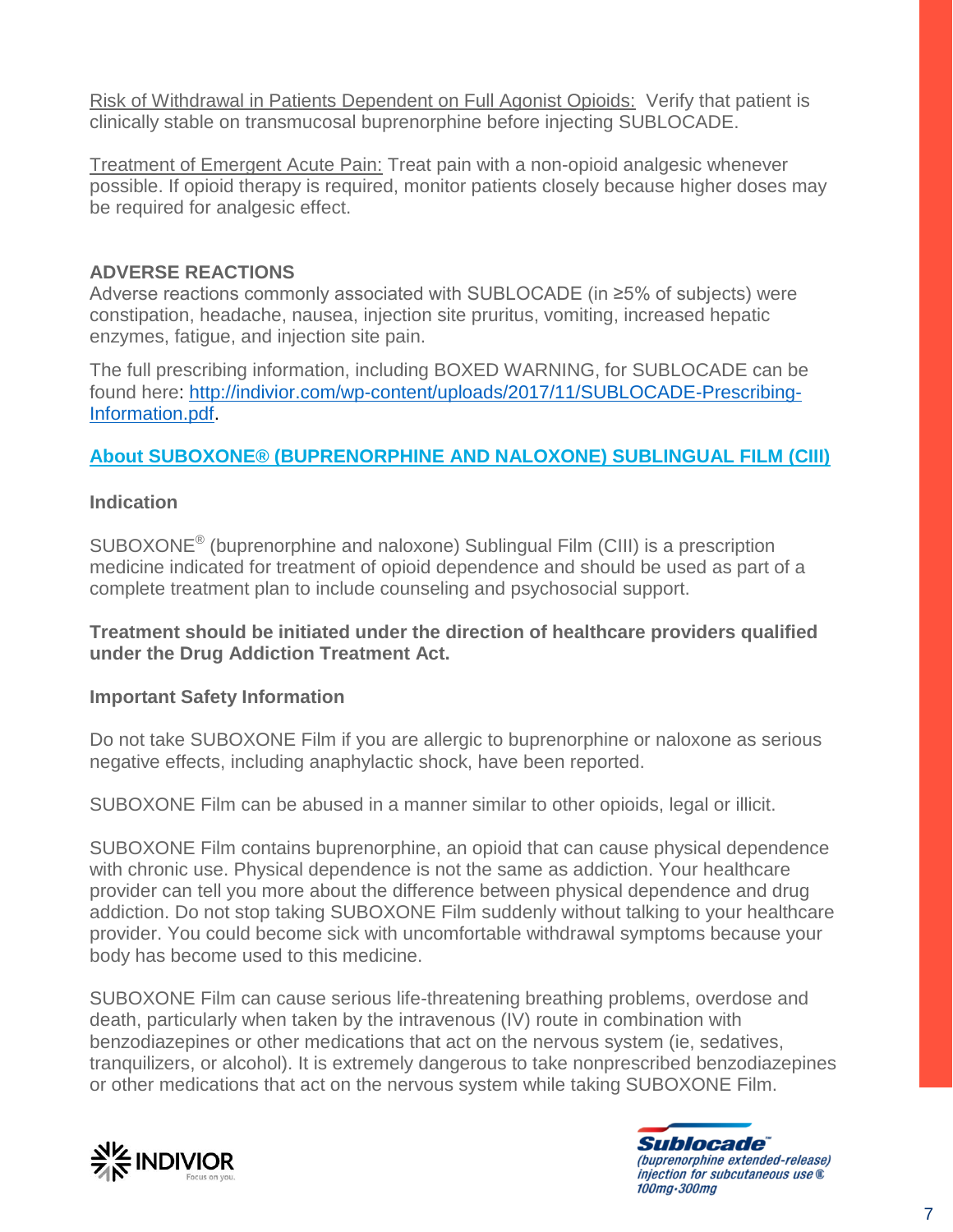You should not drink alcohol while taking SUBOXONE Film, as this can lead to loss of consciousness or even death.

Death has been reported in those who are not opioid dependent.

Your healthcare provider may monitor liver function before and during treatment.

SUBOXONE Film is not recommended in patients with severe hepatic impairment and may not be appropriate for patients with moderate hepatic impairment. However, SUBOXONE Film may be used with caution for maintenance treatment in patients with moderate hepatic impairment who have initiated treatment on a buprenorphine product without naloxone.

Keep SUBOXONE Film out of the sight and reach of children. Accidental or deliberate ingestion of SUBOXONE Film by a child can cause severe breathing problems and death.

Do not take SUBOXONE Film before the effects of other opioids (eg, heroin, hydrocodone, methadone, morphine, oxycodone) have subsided as you may experience withdrawal symptoms.

Injecting the SUBOXONE Film product may cause serious withdrawal symptoms such as pain, cramps, vomiting, diarrhea, anxiety, sleep problems, and cravings.

Before taking SUBOXONE Film, tell your healthcare provider if you are pregnant or plan to become pregnant. If you are pregnant, tell your healthcare provider as withdrawal signs and symptoms should be monitored closely and the dose adjusted as necessary. If you are pregnant or become pregnant while taking SUBOXONE Film, alert your healthcare provider immediately and you should report it using the contact information provided below. \*

Opioid‐dependent women on buprenorphine maintenance therapy may require additional analgesia during labor.

Neonatal opioid withdrawal syndrome (NOWS) is an expected and treatable outcome of prolonged use of opioids during pregnancy, whether that use is medically-authorized or illicit. Unlike opioid withdrawal syndrome in adults, NOWS may be life-threatening if not recognized and treated in the neonate. Healthcare professionals should observe newborns for signs of NOWS and manage accordingly.

Before taking SUBOXONE Film, talk to your healthcare provider if you are breastfeeding or plan to breastfeed your baby. The active ingredients of SUBOXONE Film can pass into your breast milk. You and your healthcare provider should consider the development and health benefits of breastfeeding along with your clinical need for SUBOXONE Film and should also consider any potential adverse effects on the breastfed child from the drug or from the underlying maternal condition.